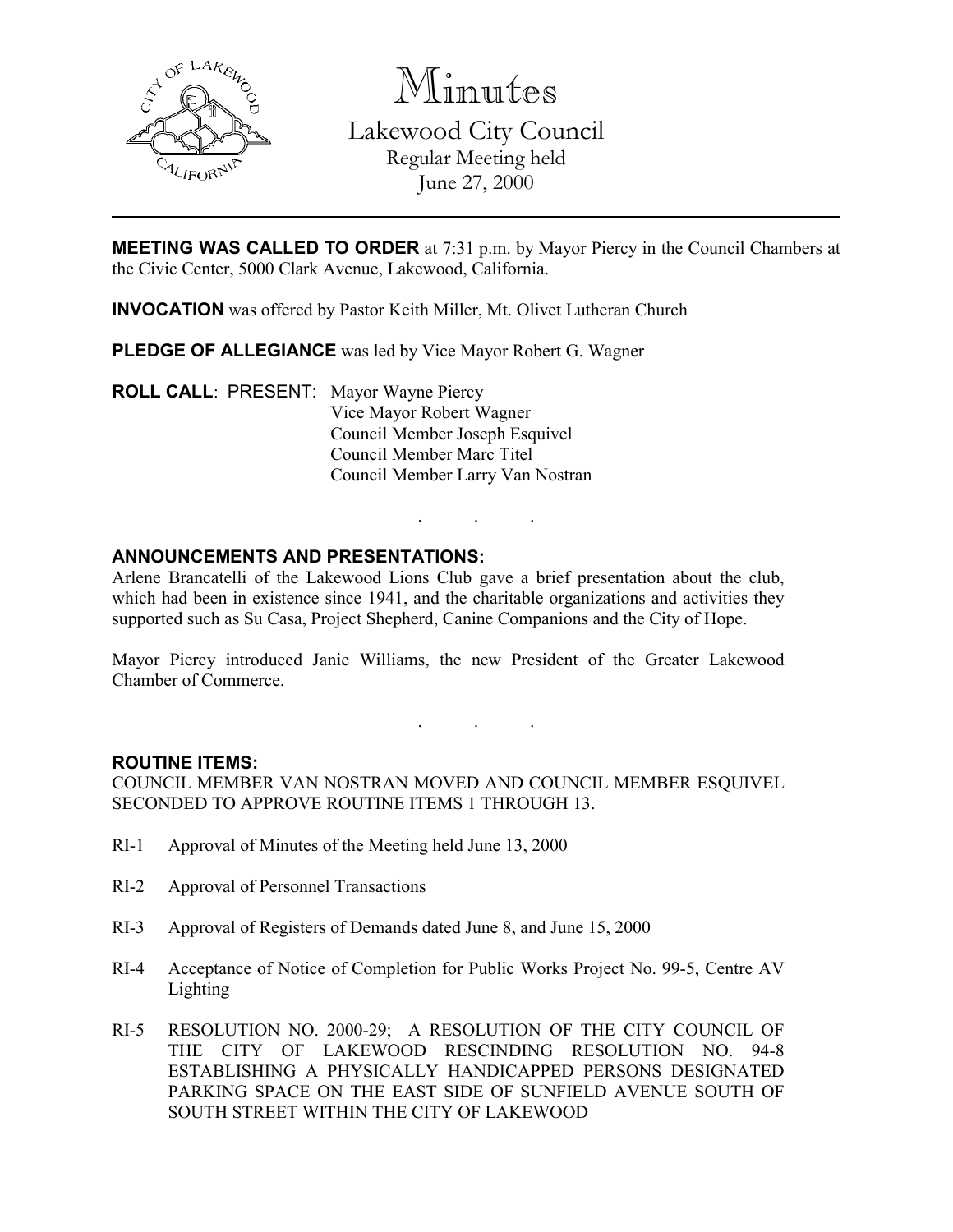### ROUTINE ITEMS: Continued

- RI-6 RESOLUTION NO. 2000-30; A RESOLUTION OF THE CITY COUNCIL OF THE CITY OF LAKEWOOD ADOPTING PROGRAM SUPPLEMENT NUMBER M002 TO MASTER AGREEMENT NUMBER 07-5315 AND AUTHORIZING THE MAYOR TO EXECUTE SAID AGREEMENT
- RI-7 Approval of Monthly Investment Transactions Report
- RI-8 Approval of City Investment Policy
- RI-9 Approval of Consent Agreement with City of Los Angeles for Use of Easement for Monte Verde Park Project
- RI-10 Approval of Street Closures for Block Party Purposes
- RI-11 Approval of Articles of Incorporation and Bylaws for Lakewood Project Shepherd
- RI-12 RESOLUTION NO. 2000-49; A RESOLUTION OF THE CITY COUNCIL OF THE CITY OF LAKEWOOD, CALIFORNIA, APPROVING THE APPLICATION FOR THE CALIFORNIA BEVERAGE CONTAINER RECYCLING AND LITTER REDUCTION ACT FOR THE FOLLOWING: EDUCATION AND PUBLIC AWARENESS, AND THE ENHANCEMENT OF COLLECTION AND RECYCLING OF BEVERAGE CONTAINERS
- RI-13 Approval of Extension of Agreement with Fair Housing Council of San Bernardino County

. . .

UPON ROLL CALL VOTE, THE MOTION WAS APPROVED:

AYES: COUNCIL MEMBERS: Van Nostran, Esquivel, Titel, Wagner and Piercy NAYS: COUNCIL MEMBERS: None

## 1.1 • BUDGET FOR FISCAL YEARS 2000-2001 AND 2001-2002

City Administrator Howard Chambers displayed slides and presented an oral report based on the memorandum contained in the agenda packet and presented the proposed budget for fiscal years 2000-2001 and 2001-2002 entitled, "A Time to Build." He noted that although both the State and Federal governments were expecting large budget surpluses, only a small amount was being returned to cities and counties. He briefly outlined some of the proposals being considered in Sacramento for local government finance reform and the impacts of those proposals on the City of Lakewood. He reviewed the major appropriation and revenue categories and the focus areas of the budget. The focus areas included Street System Maintenance; Economic Development; Monte Verde Park; Intergovernmental Relations; Public Safety; Solid Waste Management; Facility Improvements; Technology Planning; Water Quality Preservation; and Volunteerism.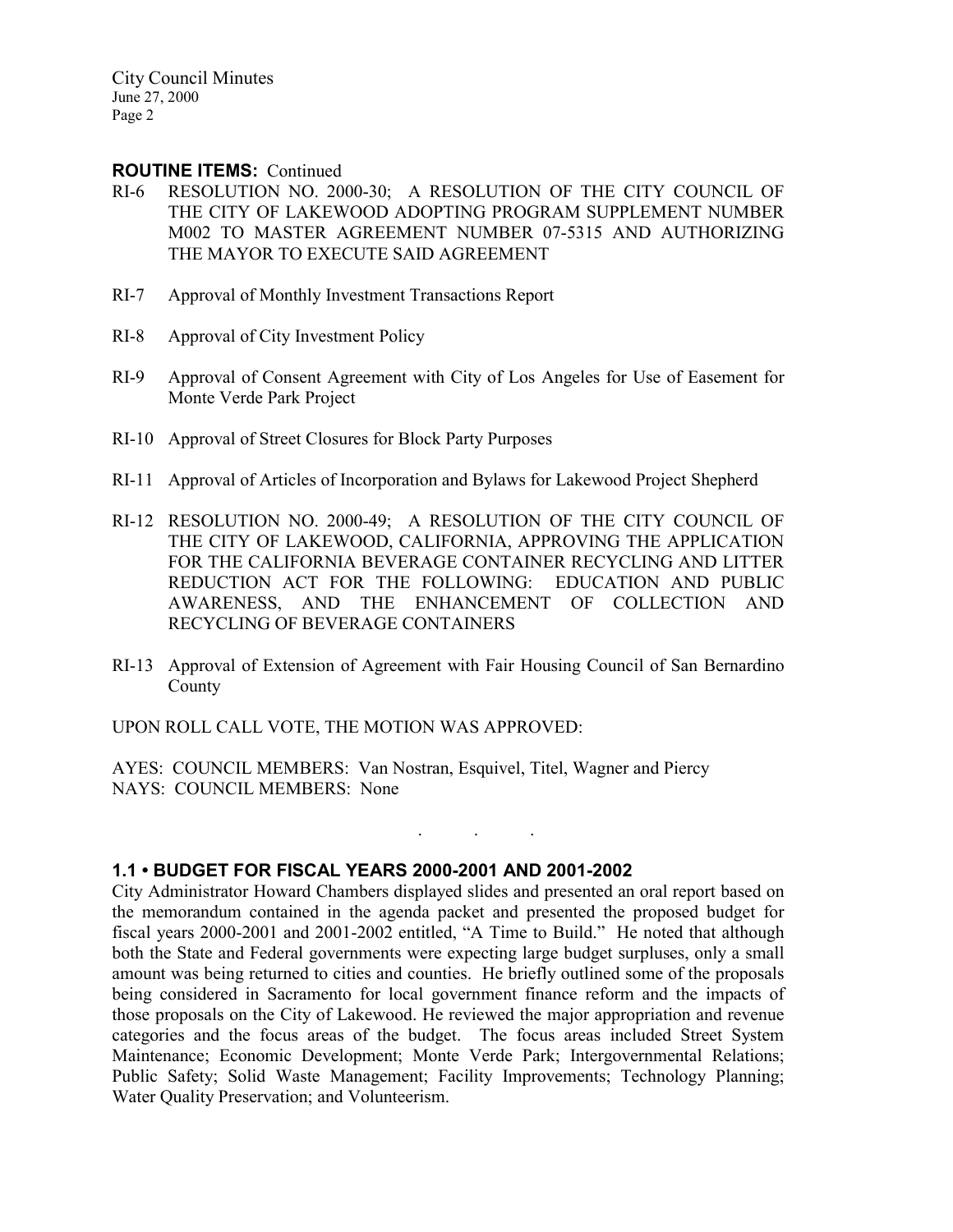# 1.1 • BUDGET FOR FISCAL YEARS 2000-2001 AND 2001-2002 - Continued

Captain Robert Osborne, Commander of the Lakewood Sheriff's Station, presented a brief update on law enforcement in Lakewood and stated that preliminary crime statistics indicated that the reduction in crime was continuing. He concluded by stating that it was an excellent time to build foundations for the future so that the department would be ready for whatever challenge the future might bring.

City Attorney John S. Todd briefly enumerated the budget materials contained in the agenda packet.

Responding to a question from Vice Mayor Wagner, Finance Director Larry Schroeder stated that the amount of the City's budget was not an exact match for the stated appropriation limit, commonly known as the Gann limit, because not all revenue sources were subject to that limitation. He assured the Council that proposed expenditures did not exceed funds available from all revenue sources.

Mayor Piercy opened the public hearing at 8:32 p.m. and called for anyone in the audience wishing to address the City Council on this matter. There was no response.

VICE MAYOR WAGNER MOVED AND COUNCIL MEMBER TITEL SECONDED TO CLOSE THE PUBLIC HEARING. UPON ROLL CALL VOTE, THE MOTION WAS APPROVED:

AYES: COUNCIL MEMBERS: Van Nostran, Esquivel, Titel, Wagner and Piercy NAYS: COUNCIL MEMBERS: None

Mayor Piercy advised that item 1.1.e.6 would be considered separately.

RESOLUTION NO. 2000-31; A RESOLUTION OF THE CITY COUNCIL OF THE CITY OF LAKEWOOD AMENDING THE BUDGET FOR FISCAL 1999-2000, AND AUTHORIZING THE APPROPRIATION OF RESERVE FUNDS INTO APPROPRIATE FUNDS AS OF JUNE 30, 2000

COUNCIL MEMBER VAN NOSTRAN MOVED AND VICE MAYOR WAGNER SECONDED TO ADOPT RESOLUTION NO. 2000-31.

UPON ROLL CALL VOTE, THE MOTION WAS APPROVED:

AYES: COUNCIL MEMBERS: Van Nostran, Esquivel, Titel, Wagner and Piercy NAYS: COUNCIL MEMBERS: None

RESOLUTION NO. 2000-32; A RESOLUTION OF THE CITY COUNCIL OF THE CITY OF LAKEWOOD DETERMINING THE TOTAL ANNUAL APPROPRIATION SUBJECT TO LIMITATION OF THE CITY OF LAKEWOOD FOR THE FISCAL YEAR 2000-2001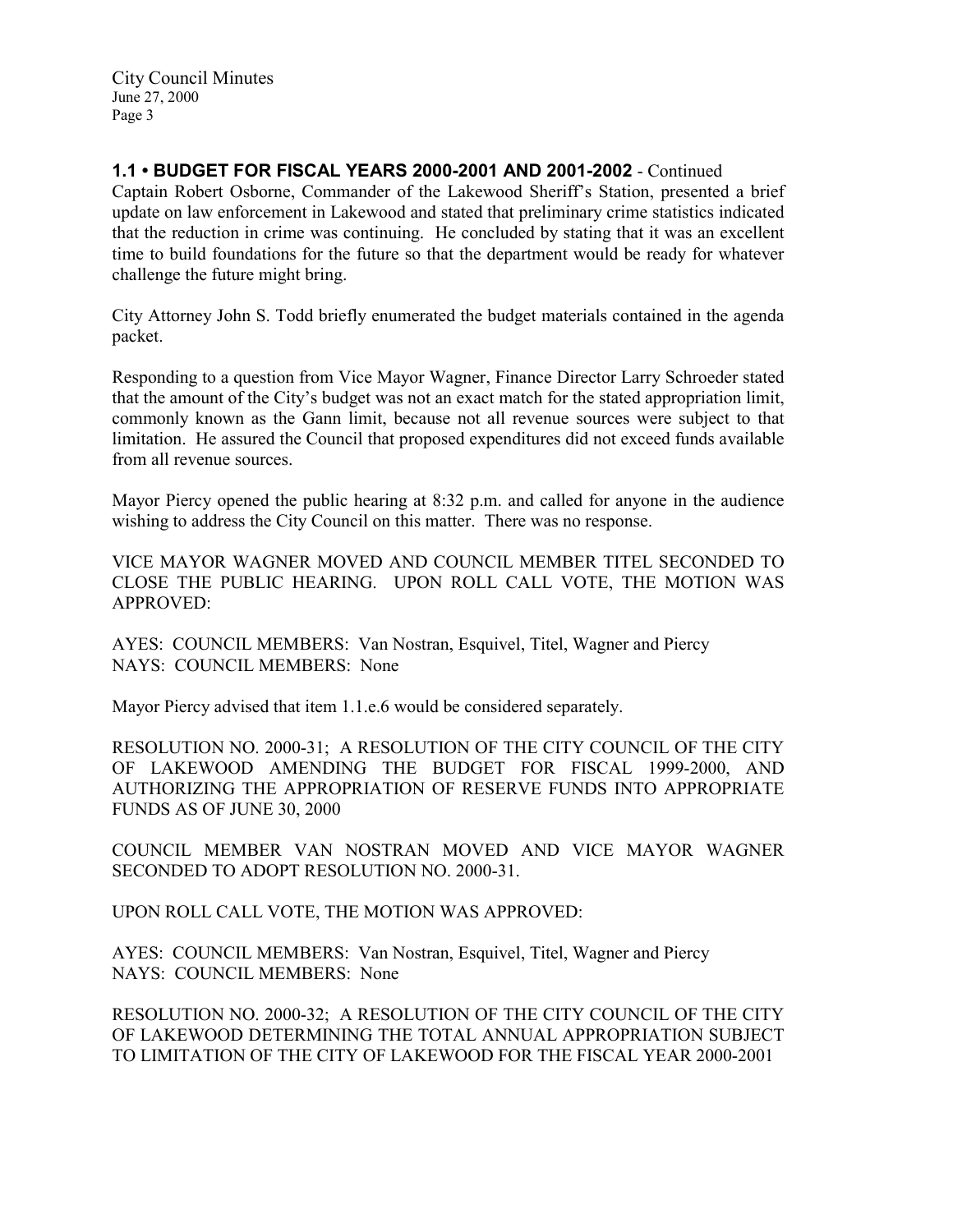1.1 • BUDGET FOR FISCAL YEARS 2000-2001 AND 2001-2002 - Continued COUNCIL MEMBER TITEL MOVED AND VICE MAYOR WAGNER SECONDED TO ADOPT RESOLUTION NO. 2000-32. UPON ROLL CALL VOTE, THE MOTION WAS APPROVED:

AYES: COUNCIL MEMBERS: Van Nostran, Esquivel, Titel, Wagner and Piercy NAYS: COUNCIL MEMBERS: None

RESOLUTION NO. 2000-33; A RESOLUTION OF THE CITY COUNCIL OF THE CITY OF LAKEWOOD ADOPTING THE BUDGET AND APPROPRIATING REVENUE FOR THE FISCAL YEARS 2000-2001 AND 2001-2002

COUNCIL MEMBER ESQUIVEL MOVED AND COUNCIL MEMBER VAN NOSTRAN SECONDED TO ADOPT RESOLUTION NO. 2000-33. UPON ROLL CALL VOTE, THE MOTION WAS APPROVED:

AYES: COUNCIL MEMBERS: Van Nostran, Esquivel, Titel, Wagner and Piercy NAYS: COUNCIL MEMBERS: None

COUNCIL MEMBER VAN NOSTRAN MOVED AND VICE MAYOR WAGNER SECONDED TO APPROVE ITEMS 1.1.E.1 THROUGH 1.1.E.5 AND 1.1.E.7 THROUGH 1.1.E.31.

- 1) RESOLUTION NO. 2000-34; A RESOLUTION OF THE CITY COUNCIL OF THE CITY OF LAKEWOOD AUTHORIZING LOANS TO LAKEWOOD REDEVELOPMENT AGENCY
- 2) Setting the Assistance Rate for the Lakewood Redevelopment Agency
- 3) RESOLUTION NO. 2000-35; A RESOLUTION OF THE CITY COUNCIL OF THE CITY OF LAKEWOOD AUTHORIZING THE DIRECTOR OF FINANCE TO CERTIFY TO CITY LIGHT AND POWER LAKEWOOD, INC. THAT BASIC FEE PAYMENTS HAVE BEEN INCLUDED IN THE BUDGET
- 4) RESOLUTION NO. 2000-36; A RESOLUTION OF THE CITY COUNCIL OF THE CITY OF LAKEWOOD AMENDING RESOLUTION NO. 98-37 PERTAINING TO EMPLOYEE BENEFITS AND THE CLASSIFICATION AND COMPENSATION OF CITY OFFICERS AND EMPLOYEES
- 5) RESOLUTION NO. 2000-37; A RESOLUTION OF THE CITY COUNCIL OF THE CITY OF LAKEWOOD REPEALING RESOLUTION NO. 99-39 PERTAINING TO HOURLY-RATED PART-TIME EMPLOYEES AND ENACTING A PERSONNEL RESOLUTION ESTABLISHING THE COMPENSATION, RULES AND REGULATIONS PERTAINING TO HOURLY-RATED PART-TIME EMPLOYEES
- 7) RESOLUTION NO. 2000-39; A RESOLUTION OF THE CITY COUNCIL OF THE CITY OF LAKEWOOD AMENDING RESOLUTION NO. 76-102 PERTAINING TO THE CITY ATTORNEY'S RETAINER AGREEMENT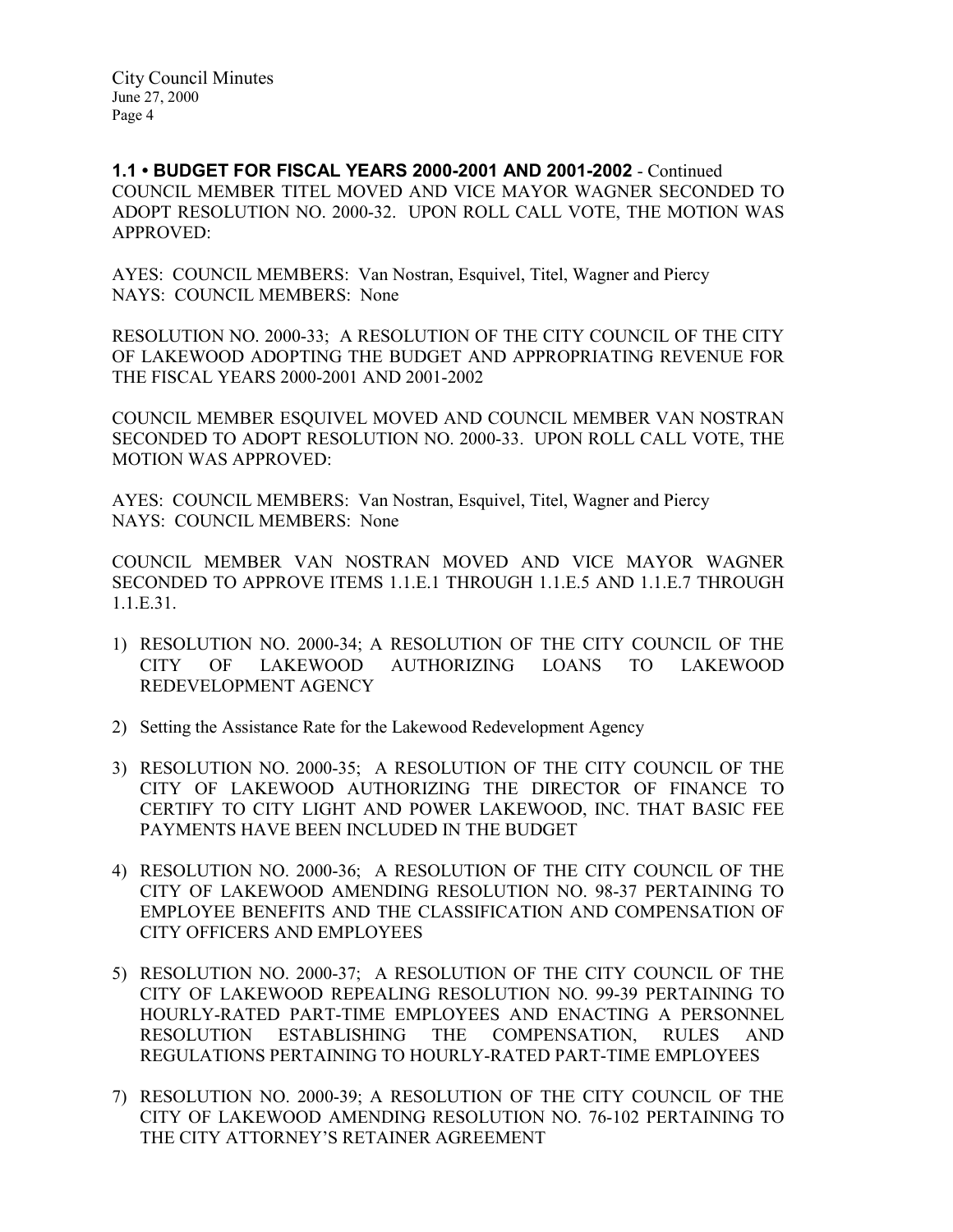- 1.1 BUDGET FOR FISCAL YEARS 2000-2001 AND 2001-2002 Continued
- 8) RESOLUTION NO. 2000-40; A RESOLUTION OF THE CITY COUNCIL OF THE CITY OF LAKEWOOD AMENDING AND RENEWING A COMMUNITY RECREATION PROGRAM AGREEMENT WITH THE ABC UNIFIED SCHOOL DISTRICT
- 9) RESOLUTION NO. 2000-41; A RESOLUTION OF THE CITY COUNCIL OF THE CITY OF LAKEWOOD AMENDING AND RENEWING AN AGREEMENT BETWEEN THE CITY OF LAKEWOOD AND COMMUNITY FAMILY GUIDANCE CENTER PROVIDING COUNSELING SERVICES FOR FAMILIES AND JUVENILE RESIDENTS OF THE CITY OF LAKEWOOD FOR THE FISCAL YEAR 2000-2001
- 10) RESOLUTION NO. 2000-42; A RESOLUTION OF THE CITY COUNCIL OF THE CITY OF LAKEWOOD AMENDING AND RENEWING AN AGREEMENT BETWEEN THE CITY OF LAKEWOOD AND FAMILY SERVICE OF LONG BEACH, HOMEMAKER PROGRAM, PROVIDING HOMEMAKER SERVICES TO LAKEWOOD RESIDENTS FOR THE FISCAL YEAR 2000-2001
- 11) RESOLUTION NO. 2000-43; A RESOLUTION OF THE CITY COUNCIL OF THE CITY OF LAKEWOOD AMENDING AND RENEWING AN AGREEMENT BETWEEN THE CITY OF LAKEWOOD AND HELPLINE YOUTH COUNSELING, INC. FOR THE FISCAL YEAR 2000-2001
- 12) RESOLUTION NO. 2000-44; A RESOLUTION OF THE CITY COUNCIL OF THE CITY OF LAKEWOOD AMENDING AND RENEWING AN AGREEMENT BETWEEN THE CITY OF LAKEWOOD AND LAKEWOOD MEALS ON WHEELS FOR THE FISCAL YEAR 2000-2001
- 13) RESOLUTION NO. 2000-45; A RESOLUTION OF THE CITY COUNCIL OF THE CITY OF LAKEWOOD AMENDING AND RENEWING AN AGREEMENT BETWEEN THE CITY OF LAKEWOOD AND THE PATHWAYS VOLUNTEER HOSPICE, INC. PROVIDING IN-HOME MEDICAL SERVICES FOR TERMINALLY ILL RESIDENTS OF THE CITY OF LAKEWOOD FOR THE FISCAL YEAR 2000- 2001
- 14) RESOLUTION NO. 2000-46; A RESOLUTION OF THE CITY COUNCIL OF THE CITY OF LAKEWOOD AMENDING AND RENEWING AN AGREEMENT BETWEEN THE CITY OF LAKEWOOD AND THE RETIRED SENIOR VOLUNTEER PROGRAM (RSVP), A NON-PROFIT CORPORATION, FOR THE FISCAL YEAR 2000-2001
- 15) Renewal of Agreement with Mothers-At-Work
- 16) Approval of Extension of Agreement for Environmental Analyst Services with Ray Tahir
- 17) Approval of Amendment to Agreement for Animal Control Services with Southeast Area Animal Control Authority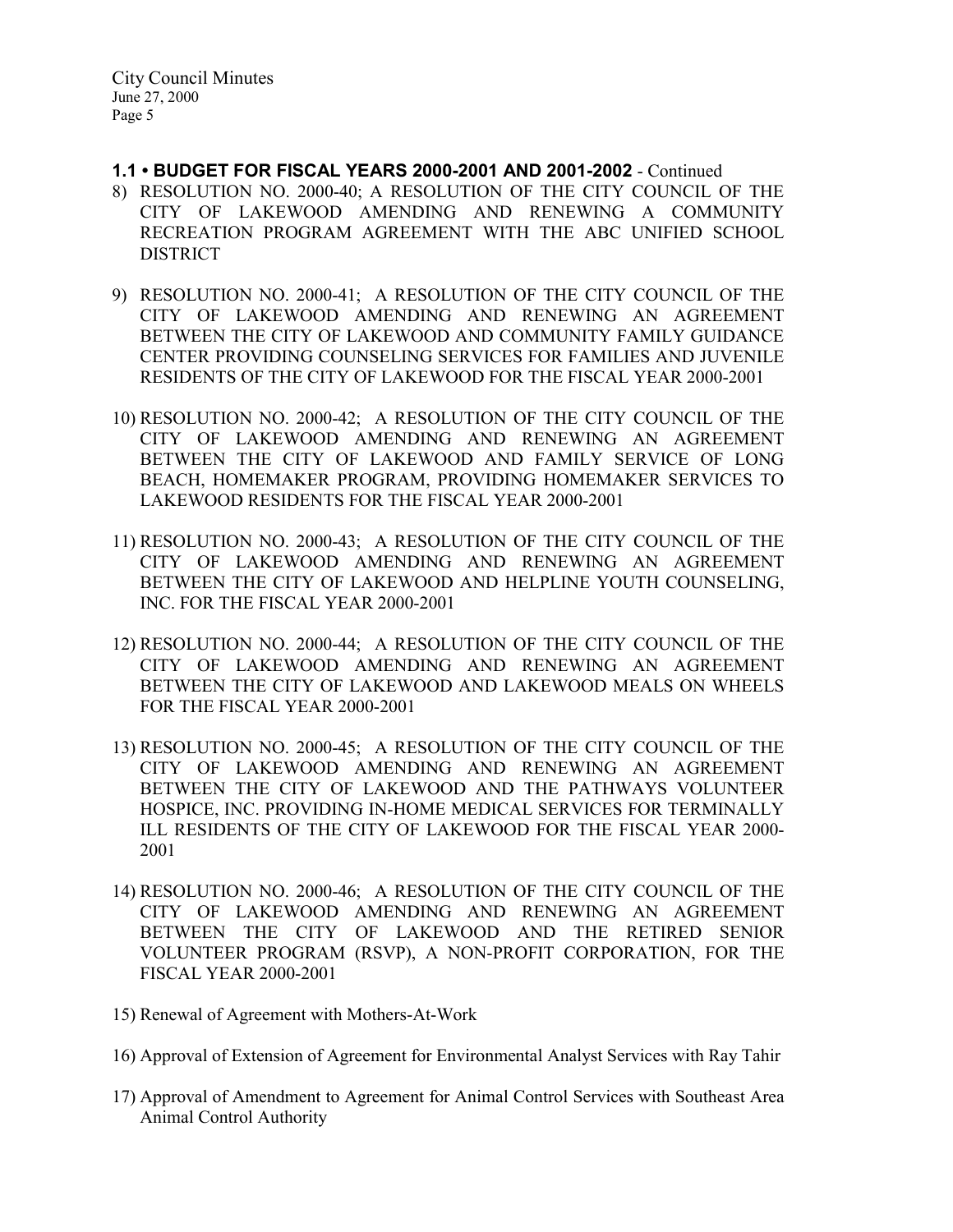# 1.1 • BUDGET FOR FISCAL YEARS 2000-2001 AND 2001-2002 - Continued

- 18) Approval of Extension of Agreement for Construction Management/Inspection Services with BDA Associates
- 19) Approval of Renewal of Regional Law Enforcement Agreement
- 20) RESOLUTION NO. 2000-47; A RESOLUTION OF THE CITY COUNCIL OF THE CITY OF LAKEWOOD APPROVING AMENDMENT TO THE AGREEMENT WITH THE GREATER LAKEWOOD CHAMBER OF COMMERCE FOR ADVERTISING AND PROMOTION SERVICES
- 21) Approval of Agreement for Page Composition, Printing and Preparation for Mailing of the City Newsletter
- 22) Agreement for Professional Consulting Services with RS2 Consulting
- 23) Approval of Renewal of Consulting Services Agreement with Communications Support Corporation
- 24) RESOLUTION NO. 2000-50; A RESOLUTION OF THE CITY COUNCIL OF THE CITY OF LAKEWOOD AMENDING THAT CERTAIN AGREEMENT BETWEEN THE CITY OF LAKEWOOD AND JOE A. GONSALVES
- 25) Approval of Agreement with J.D. Franz Research Services
- 26) Approval of Amendment to Agreement for Custodial Services with Advanced Building Maintenance
- 27) Approval of Agreement for GIS Services with California State University, Long Beach
- 28) Approval of Extension of Reimbursement Agreement for Long Beach Transit
- 29) Approval of Agreement for Digital Geographic Date License with Thomas Bros. Maps
- 30) Approval of Participation Agreement with Peyser Associates, Inc. for LACDA Alliance
- 31) Approval of Extension of Southeast Water Coalition Joint Powers Agreement

UPON ROLL CALL VOTE, THE MOTION WAS APPROVED:

AYES: COUNCIL MEMBERS: Van Nostran, Esquivel, Titel, Wagner and Piercy NAYS: COUNCIL MEMBERS: None

Council Member Van Nostran expressed the Council's gratitude for the staff's hard work on the budget.

Vice Mayor Wagner noted that it was shameful that with the huge surplus of funds that the State had at its disposal, the libraries had to continue to struggle to provide adequate services.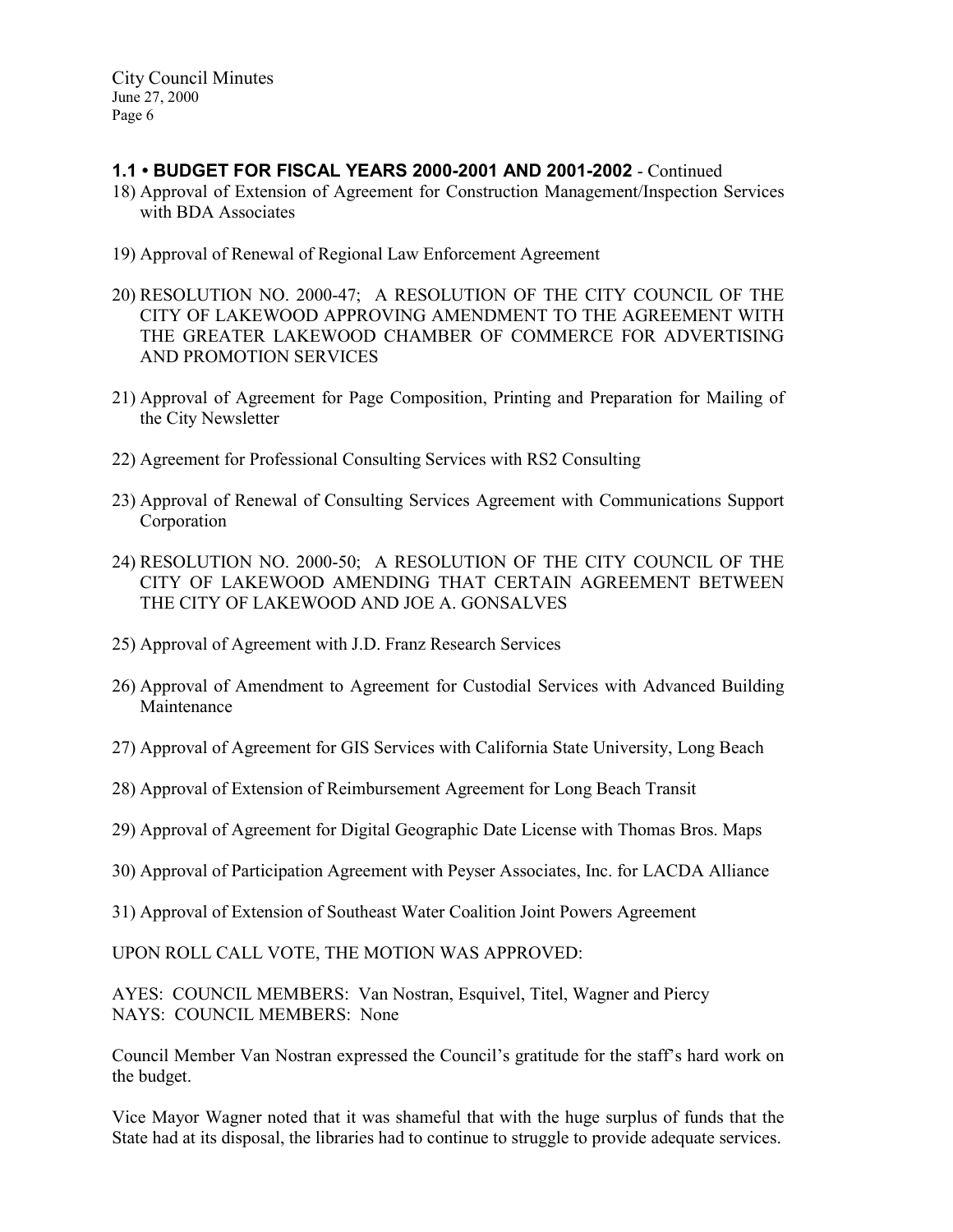# 1.2 • PUBLIC WORKS CONTRACT 00-10R, MONTE VERDE PARK IMPROVEMENTS

Lisa Rapp, Director of Public Works, presented an oral report based on the memorandum contained in the agenda packet and stated twelve bids had been opened for the Monte Verde Park Improvement Project. She reported that the low bidder, Medallion Contractors & Developers, had made an error in their bid by listing two subcontractors for one trade in violation of the California Public Contract Code. Staff had met with the City Attorney who had advised that the error was not of a simple nature which could be waived by the City Council. She also noted that the protest by Medallion had not been received within the five day period specified by the Public Contract Code. She also reported that the second lowest bidder, Tobo Construction, had not submitted a bid bond which met specification and had failed to include a required document with their bid. In addition, a protest letter had been received from Biltmore Construction, the fifth lowest bidder, challenging each of the lower bidders. However, their objection to the bid of the third lowest bidder, Don Veasey Construction, had been resolved with written confirmation from Veasey Construction. It was the recommendation of staff that the City Council: approve the plans, specifications, addendum and working details for the project; reject the bids received from Medallion Contractors & Developers and from Tobo Construction; appropriate \$837,000 from the General Fund for the project; award the contract to Don Veasey Construction Company, Inc. in the amount of \$1,290,000; and authorize staff to approve a cumulative total of change orders not to exceed \$65,000.

City Attorney John S. Todd stated that in addition to the staff report, the agenda packet contained correspondence received from a law firm representing Biltmore Construction and the City Attorney's response.

Mayor Piercy opened the public hearing at 8:43 p.m. and called for anyone in the audience wishing to address the City Council on this matter.

Bob Cram, Project Manager representing Don Veasey Construction Co., stated that they were fully qualified and prepared to complete the project.

Appearing on behalf of Medallion Contractors & Developers, Inc., were Chopin Chopra, President; Huldeep Hak, Vice President; and Kishove Kaul, Project Manager. Mr. Chopra protested the rejection of his company's bid and submitted a packet of material for Council review. He stated that he had not received notification of problems with their bid and that the matter of listing two subcontractors for the same work was merely a clerical error.

Mr. Hak stated he had met with the City's Project Manager on June 20th regarding a bond problem that had been resolved, but he had not been made aware that there were other specific problems with the bid.

The City Attorney advised that although Mr. Chopra had submitted letters from the two subcontractors to indicate that they would be providing different services, not only was the provision of State law quite specific, but there was also existing case law which left the City Council without authority to overlook such an error. He also noted that the protest had not been timely filed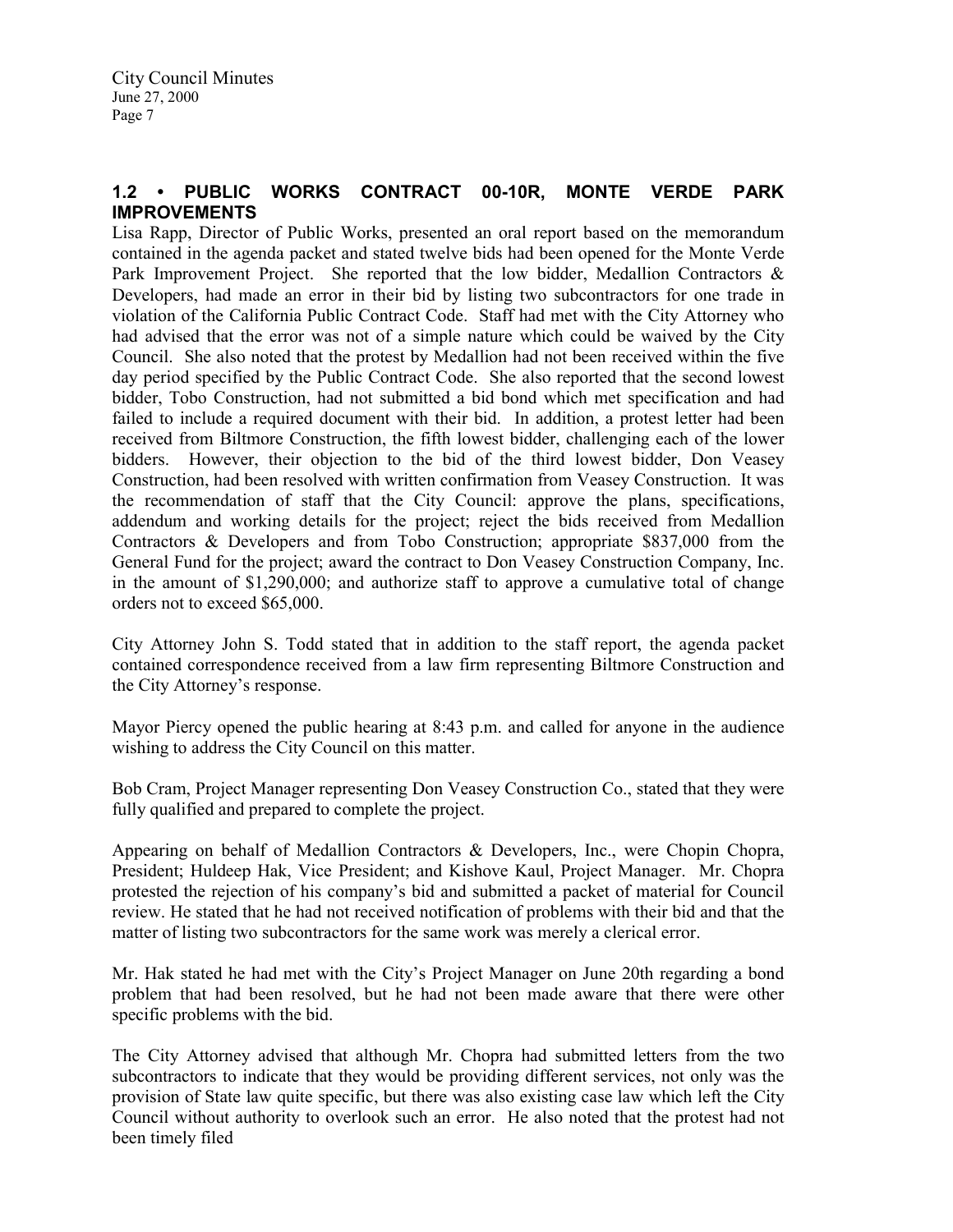# 1.2 • PW 00-10R, MONTE VERDE PARK IMPROVEMENTS - Continued

In response to questions from Council Member Titel, Ms. Rapp stated that the bids had been opened on Friday, June 16th after which staff had begun the process of checking bonds, licenses and references. A problem with the bond had come up on June 19th and had been resolved with the bidder. She stated that problems had been addressed as they arose and that it was not until the staff had met and received the advice of the City Attorney that they were able to assess the significance of the errors and formulate a recommendation to the City Council.

The City Clerk confirmed for the Council that a draft version of the report contained in the City Council agenda packet, which recommended the rejection of the two lowest bids and award to the third lowest bidder, had been mailed on Wednesday, June 21st, to every company which had submitted a bid on the project.

Vice Mayor Wagner noted that although staff might make a recommendation for the City Council to act upon, only the City Council had the authority to reject a bid. Ms. Rapp responded to a question from the Vice Mayor by stating it had been the advice of the City Attorney to provide the draft report to each bidder as notification of the proposed action rather than a letter.

Council Member Titel pointed out that although Medallion claimed to be unaware of any problems with their bid, the letters from the two subcontractors which they attached to their protest were dated June 19th, indicating that they had to have known there was a problem.

VICE MAYOR WAGNER MOVED AND COUNCIL MEMBER TITEL SECONDED TO CLOSE THE PUBLIC HEARING. THERE BEING NO OBJECTION, IT WAS SO ORDERED.

Vice Mayor Wagner stated that while it was unfortunate that a clerical error could cause such a problem and force the City into going with a higher bid, the City Council had no authority to judge whether an error was an innocent mistake. He confirmed with the City Attorney that to attempt to waive such an error would put the City in violation of the State code.

VICE MAYOR WAGNER MOVED AND COUNCIL MEMBER TITEL SECONDED TO APPROVE STAFF'S RECOMMENDATIONS. UPON ROLL CALL VOTE, THE MOTION WAS APPROVED:

AYES: COUNCIL MEMBERS: Van Nostran, Esquivel, Titel, Wagner and Piercy NAYS: COUNCIL MEMBERS: None

1.3 • PURCHASING BID 00-4, ONE TON DUAL WHEEL FLAT BED TRUCK

Director of Finance Larry Schroeder presented an oral report based on the memorandum contained in the agenda packet and stated three sealed bids had been received for the purchase of a one-ton dual flatbed truck. It was the recommendation of staff that the City Council authorize the purchase of the vehicle from Bob Wondries Ford in the amount of \$27,342.86.

. . .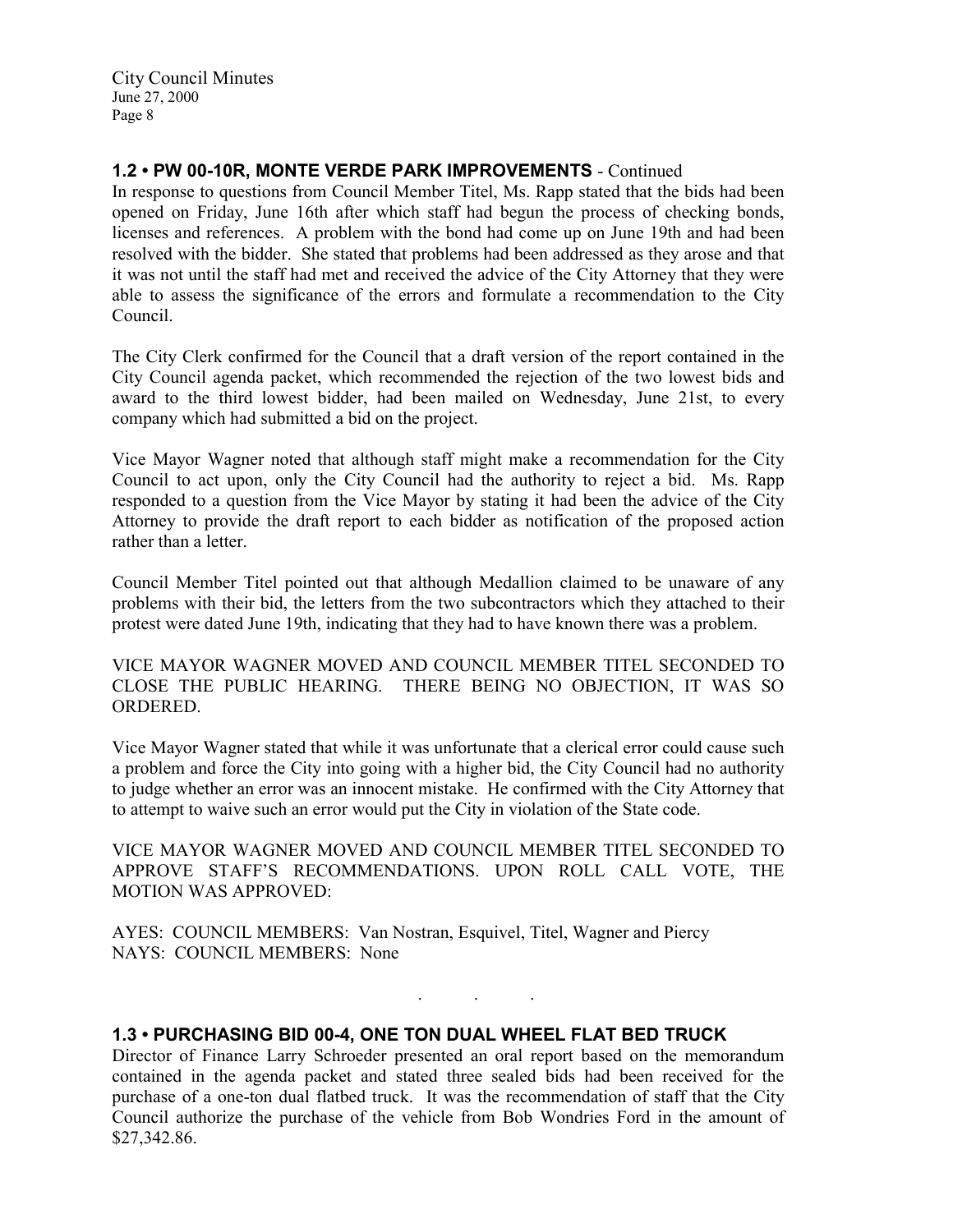# 1.3 • PURCHASING BID 00-4, ONE TON DUAL WHEEL FLAT BED TRUCK -

Continued

Mayor Piercy opened the public hearing at 9:35 p.m. and called for anyone in the audience wishing to address the City Council on this matter. There was no response.

COUNCIL MEMBER ESQUIVEL MOVED AND COUNCIL MEMBER VAN NOSTRAN SECONDED TO CLOSE THE PUBLIC HEARING AND APPROVE STAFF'S RECOMMENDATION. UPON ROLL CALL VOTE, THE MOTION WAS APPROVED:

AYES: COUNCIL MEMBERS: Van Nostran, Esquivel, Titel, Wagner and Piercy NAYS: COUNCIL MEMBERS: None

. . .

## 1.4 • OFFICE OF THE CITY MANAGER

Mayor Piercy stated that the proposed ordinance would amend the Lakewood Municipal Code by making a one word change from the title City Administrator to City Manager.

ORDINANCE NO. 2000-6; AN ORDINANCE OF THE CITY COUNCIL OF THE CITY OF LAKEWOOD AMENDING THE LAKEWOOD MUNICIPAL CODE PERTAINING TO THE OFFICE OF THE CITY MANAGER

Mayor Piercy opened the public hearing at 9:37 p.m. and called for anyone in the audience wishing to address the City Council on this matter. There was no response.

Council Member Van Nostran noted that there was no change in duties or responsibilities involved, only a title change.

COUNCIL MEMBER ESQUIVEL MOVED AND COUNCIL MEMBER VAN NOSTRAN SECONDED TO CLOSE THE PUBLIC HEARING AND INTRODUCE ORDINANCE NO. 2000-6. UPON ROLL CALL VOTE, THE MOTION WAS APPROVED:

AYES: COUNCIL MEMBERS: Van Nostran, Esquivel, Titel, Wagner and Piercy NAYS: COUNCIL MEMBERS: None

## 1.5 • WATER RATE REDUCTION

Mayor Piercy advised that the proposed resolution had been introduced at the previous meeting and was intended to pass a rate reduction on to Lakewood consumers.

 $\mathbf{r}$  .  $\mathbf{r}$  ,  $\mathbf{r}$  ,  $\mathbf{r}$  ,  $\mathbf{r}$  ,  $\mathbf{r}$  ,  $\mathbf{r}$ 

Jim Glancy, Director of Water Resources, displayed slides and presented an oral report based on the memorandum contained in the agenda packet. He stated that the reduction in rates charged by the Water Replenishment District from \$139 per acre foot to \$112 would be passed along to the City's water customers and there would be no need for a previously approved increase that was scheduled for November 1st.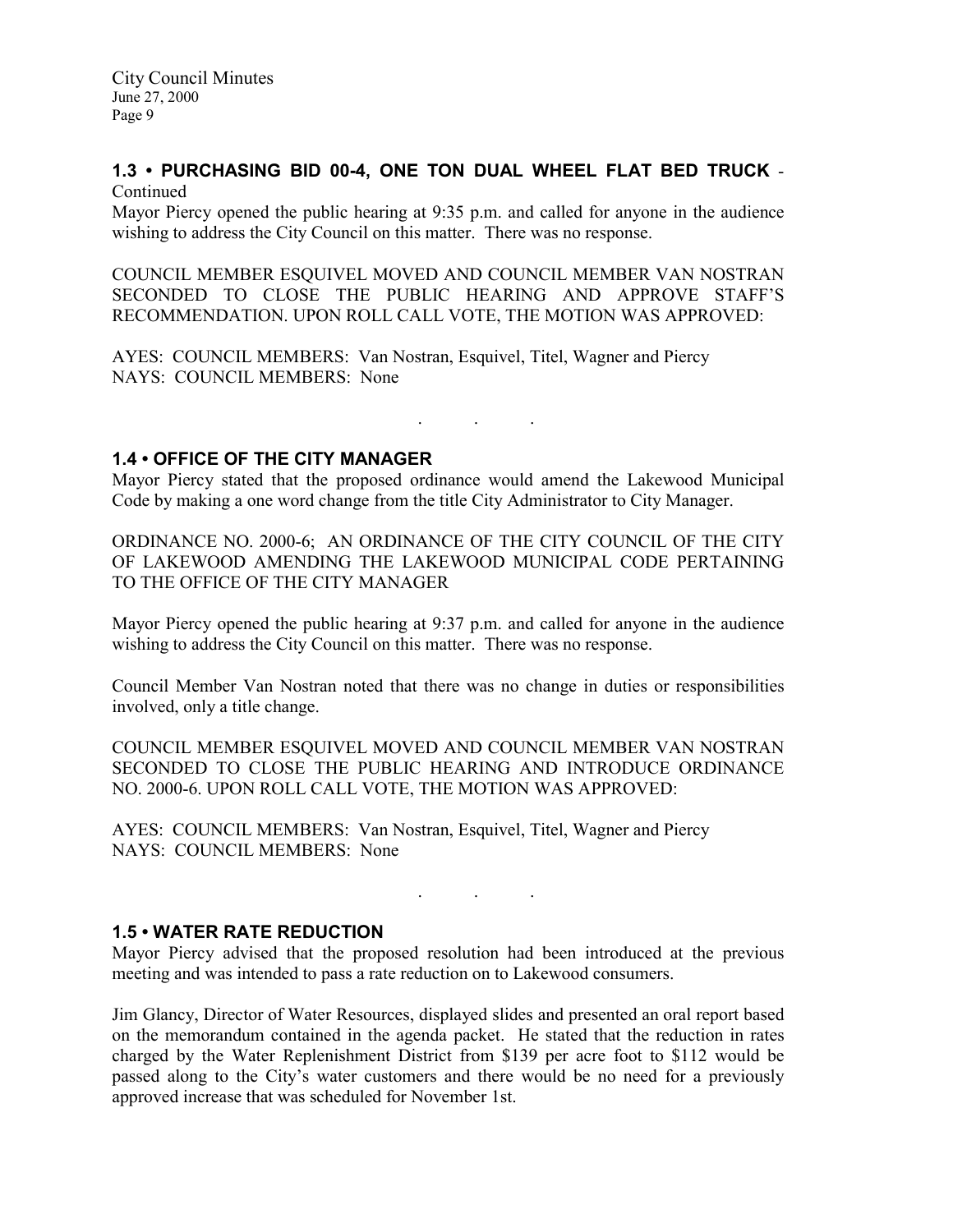## 1.5 • WATER RATE REDUCTION - Continued

Mayor Piercy opened the public hearing at 9:43 p.m. and called for anyone in the audience wishing to address the City Council on this matter. There was no response.

RESOLUTION NO. 2000-27; A RESOLUTION OF THE CITY COUNCIL OF THE CITY OF LAKEWOOD AMENDING RESOLUTION NO. 99-20, PERTAINING TO WATER RATES AND CHARGES

COUNCIL MEMBER VAN NOSTRAN MOVED AND COUNCIL MEMBER ESQUIVEL SECONDED TO ADOPT RESOLUTION NO. 2000-27. UPON ROLL CALL VOTE, THE MOTION WAS APPROVED:

. . .

AYES: COUNCIL MEMBERS: Van Nostran, Esquivel, Titel, Wagner and Piercy NAYS: COUNCIL MEMBERS: None

### 2.1 • ADJUSTMENT TO COMMERCIAL REFUSE RATES

The Director of Finance presented an oral report based on the memorandum contained in the agenda packet and stated it was the recommendation of staff that in accordance with the agreement between the City and B-Z Disposal Service and the Lakewood Municipal Code, rates for commercial bin service would be adjusted based on the Consumer Price Index, to be effective July 1, 2000.

RESOLUTION NO. 2000-48; A RESOLUTION OF THE CITY COUNCIL OF THE CITY OF LAKEWOOD ADJUSTING THE FEES OR CHARGES FOR SPECIAL REFUSE BIN **SERVICE** 

COUNCIL MEMBER VAN NOSTRAN MOVED AND COUNCIL MEMBER ESQUIVEL SECONDED TO ADOPT RESOLUTION NO. 2000-48. UPON ROLL CALL VOTE, THE MOTION WAS APPROVED:

AYES: COUNCIL MEMBERS: Van Nostran, Esquivel, Titel, Wagner and Piercy NAYS: COUNCIL MEMBERS: None

At 9:45 p.m., the Regular Meeting of the City Council was recessed for the Meeting of the Lakewood Redevelopment Agency. At 9:56 p.m., the City Council Meeting was reconvened.

. . .

. . .

. . .

**ORAL COMMUNICATIONS: None**